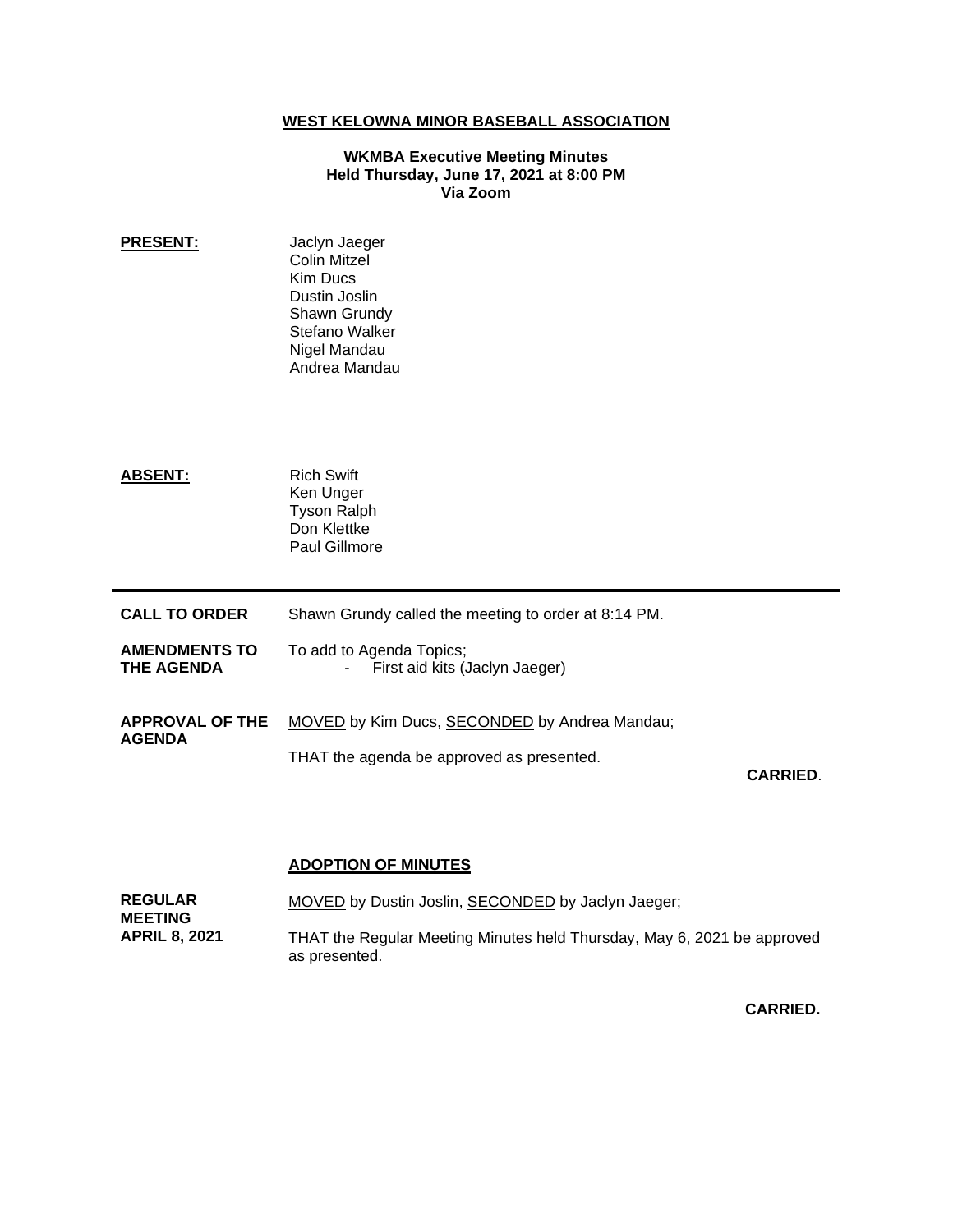# **AGENDA TOPICS**

| <b>FINANCIAL</b><br><b>REPORT</b>   | Treasurer - Dustin Joslin<br>- 56K in general, 17K in gaming account, 6.6K in stripe account waiting to be<br>transferred<br>- Will double check unpaid list. 11-13-15 all good, 7-9 and 18 that might have<br>some outstanding, list to be sent out tomorrow morning             |
|-------------------------------------|-----------------------------------------------------------------------------------------------------------------------------------------------------------------------------------------------------------------------------------------------------------------------------------|
| <b>DIRECTOR'S</b><br><b>REPORTS</b> | 7U - Ken Unger<br>- Absent                                                                                                                                                                                                                                                        |
|                                     | 9U - Tyson Ralph<br>- Absent. Colin notes that he, Sean Glendenning and Tyson are organizing<br>summer ball. Hoping to play against COMBA, SOMBA and SAMBA. Practice<br>all at the same time, split for weekends.                                                                 |
|                                     | 11U - Jaclyn Jaeger<br>- 5 teams, all happy to be playing. Tourney on June 21-27, 20 players<br>registered for summer tryouts. AAA and possibly AA depending on numbers.<br>Tyler Jaeger selected by committee to coach the AAA team.                                             |
|                                     | 13U- Stefano Walker<br>- Going well, 4 equally balanced teams. Season ending tourney next weekend.<br>Summer will have two teams; AA (Glendinning, Vodarek and Walker) and A<br>team (Swift and Grundy)                                                                           |
|                                     | 15U - Dustin Joslin<br>- Spring: 3 teams of 10, been able to play some games. No umps, just coaches<br>doing it.<br>- Hoping for an A team for the summer, judging interest. Hoping for tryout, may<br>ask Penticton if they have a team or invite them to play with them.        |
|                                     | 18U - Nigel Mandau<br>- No games yet, only team in WK. Will have first game Saturday in Chilliwack<br>then a bunch of games (18) all over the place. Schedule was sent out by BC<br>Minor (AAA), website will eventually show schedule.<br>- first home game is next Sunday in WK |
|                                     | 1 <sup>st</sup> VP - Vacant                                                                                                                                                                                                                                                       |
|                                     | 2 <sup>nd</sup> VP - Don Klettke<br>- Absent                                                                                                                                                                                                                                      |
|                                     | Registrar - Vacant                                                                                                                                                                                                                                                                |
|                                     | Webmaster - Stefano Walker<br>- Some minor changes to look/feel of website. Posted all the sponsors, etc<br>online for a thank you.<br>- Running 13U house league with the current program (Teampages) as a pilot,<br>working well thus far                                       |
|                                     |                                                                                                                                                                                                                                                                                   |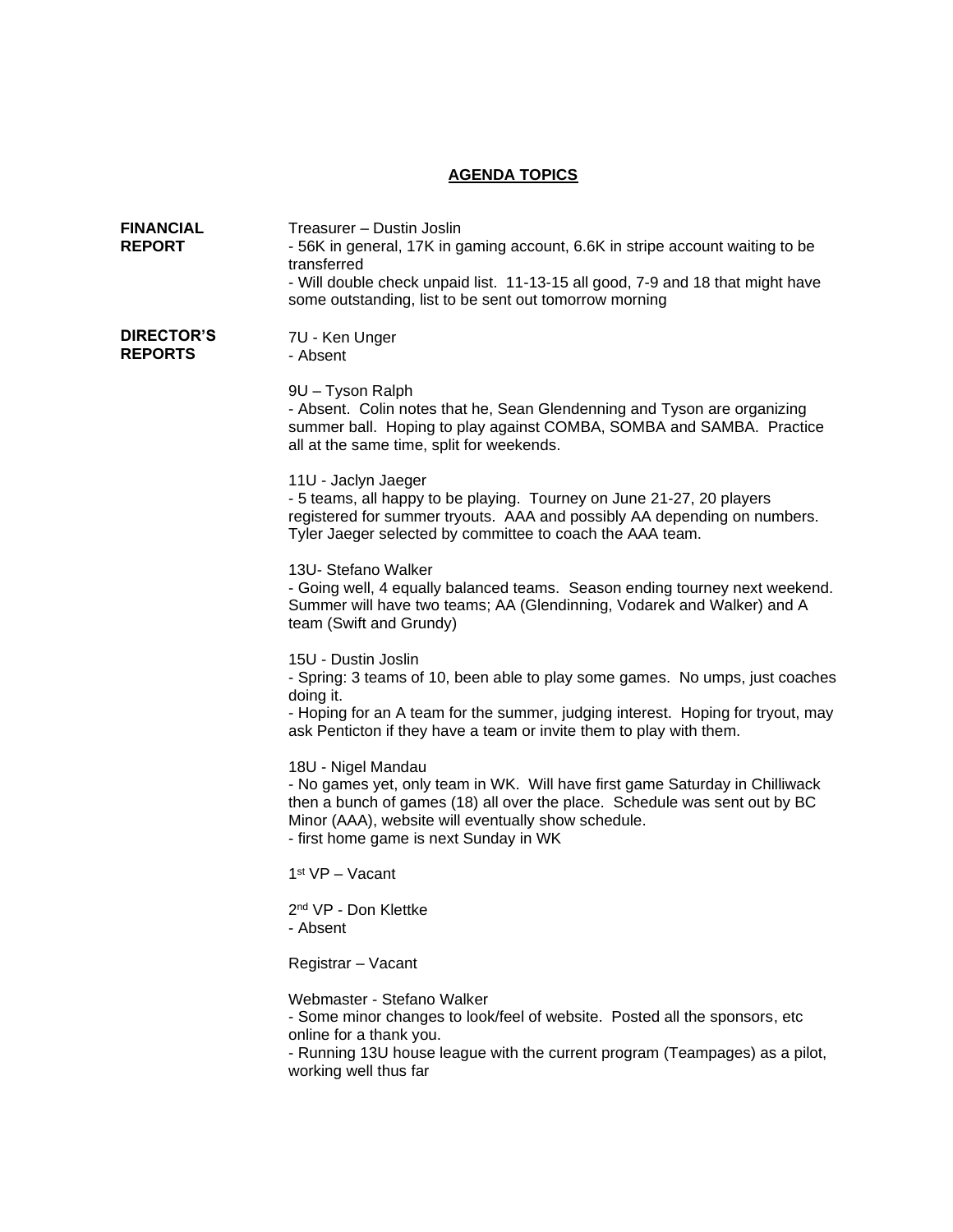|                                                              | Uniforms - Colin Mitzel<br>- Need names/numbers/sizes for the summer teams ASAP. Awards out for<br>younger divisions, have medals for the 11-13 as well.<br>- Big trophy at each level with sponsors name on it for team pictures at the end.                                                                                                                                                                                                                |
|--------------------------------------------------------------|--------------------------------------------------------------------------------------------------------------------------------------------------------------------------------------------------------------------------------------------------------------------------------------------------------------------------------------------------------------------------------------------------------------------------------------------------------------|
|                                                              | Equipment - Kim Ducs / Paul Gilmore<br>- Ad hoc, as they get requests. Seems to be working well.<br>- Dustin: end of summer once every slows down, new catchers gear for all<br>levels? Kim agreed, will check budget as season slows.                                                                                                                                                                                                                       |
|                                                              | Tournaments - Vacant (responsibility of Division Directors)                                                                                                                                                                                                                                                                                                                                                                                                  |
|                                                              | Head Coach - Rich Swift<br>- Absent                                                                                                                                                                                                                                                                                                                                                                                                                          |
|                                                              | Umpire in Chief - Don Klettke<br>- Absent                                                                                                                                                                                                                                                                                                                                                                                                                    |
|                                                              | Concession - Vacant                                                                                                                                                                                                                                                                                                                                                                                                                                          |
|                                                              | Fundraising - Vacant                                                                                                                                                                                                                                                                                                                                                                                                                                         |
|                                                              | Valley of Champions Rep - Andrea Mandau<br>- nothing to report                                                                                                                                                                                                                                                                                                                                                                                               |
| <b>PRESIDENT'S</b><br><b>REPORT (COLIN</b><br><b>MITZEL)</b> | - Most of the time been spent coaching.<br>- Coming to the end of girl's program, one more Saturday to go. Great feedback<br>from parents. Plan to organize 11U and 13U tourney in about a year's time<br>(weekend before regular ball wraps up).<br>- Camps? Jaclyn notes that lots of 11U would be interested (some attending the<br>Coyotes one), especially in August.<br>- scheduling: limit on declarations deadline have been pushed back to the 25th |
| <b>DISCIPLINARY</b><br><b>ACTION POLICY</b>                  | - No discussion on item, all members had reviewed document.                                                                                                                                                                                                                                                                                                                                                                                                  |
| <b>AND PROCEDURES</b>                                        | MOVED by Colin Mitzel, SECONDED by Dustin Joslin;                                                                                                                                                                                                                                                                                                                                                                                                            |
|                                                              | THAT the Disciplinary Action Policy and Procedures be adopted as presented.                                                                                                                                                                                                                                                                                                                                                                                  |
|                                                              | <b>CARRIED.</b>                                                                                                                                                                                                                                                                                                                                                                                                                                              |
| <b>FIRST AID KITS</b>                                        | - 11U: Couple injuries, first aid kits are pretty mangy. Different supplies, new<br>supplies, anything else in the shed? Ice packs that we could bring?<br>- Kim will continue to leave icepacks in the seacan. If left in the bag, they get<br>activated inadvertently.<br>- Large gauze pads, need more alcohol wipes<br>- For more ice packs, at the very top beside the radar gun on the top shelf in the<br>fieldhouse.                                 |